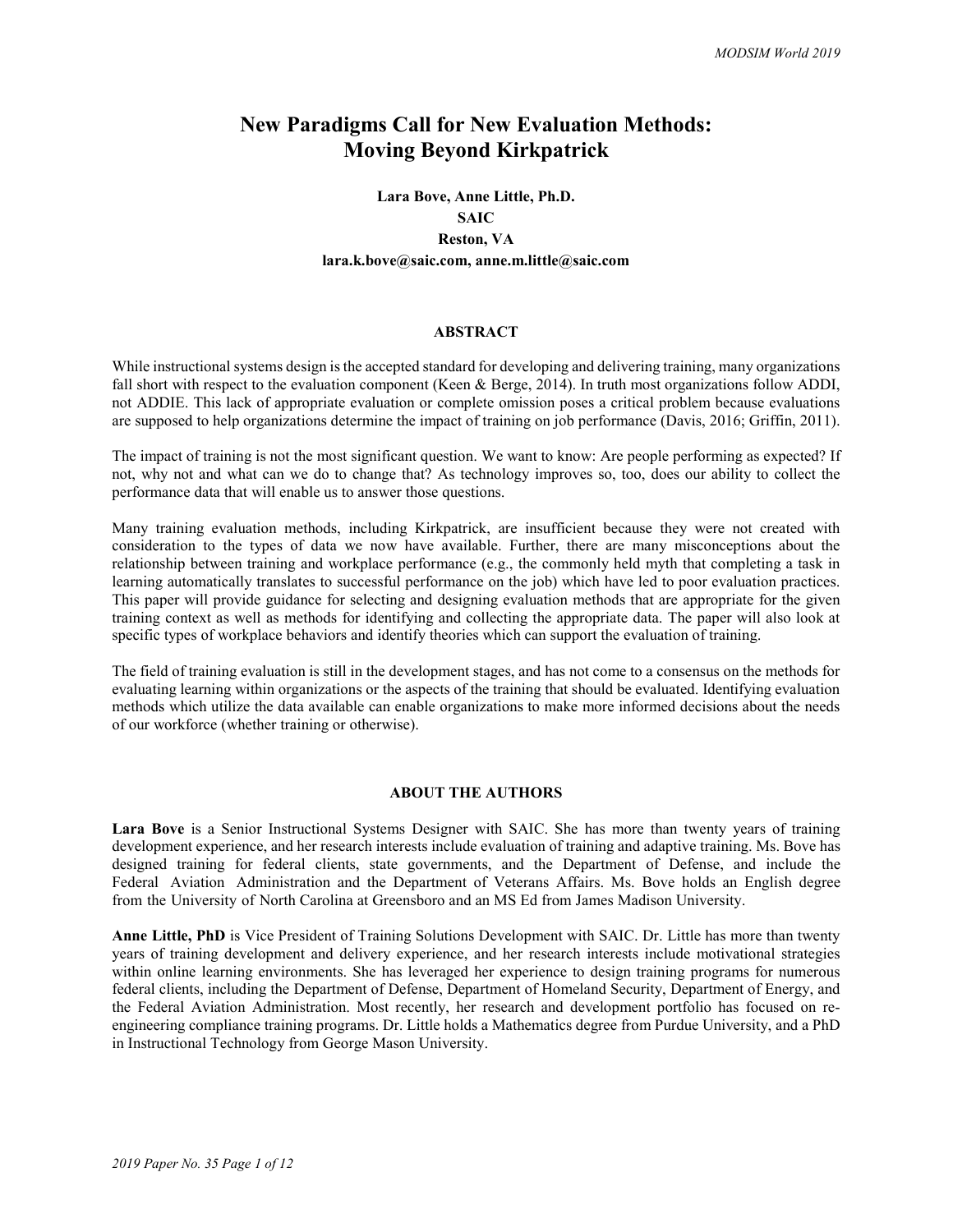# **New Paradigms Call for New Evaluation Methods: Moving Beyond Kirkpatrick**

# **Lara Bove, Anne Little, Ph.D. SAIC Reston, VA lara.k.bove@saic.com, anne.m.little@saic.com**

## **OVERVIEW OF THE PROBLEM**

The U.S. military is implementing several transformative programs to modernize the force, including the Navy's Sailor 2025 initiative and the establishment of Army Futures Command. The focus of Sailor 2025 is on "empowering Sailors, updating policies, procedures, and operating systems, and *providing the right training at the right time in the right way to ensure Sailors are ready for the Fleet*" (emphasis added). Army Futures Command describes itself thusly, "Above all else, we want to make sure Soldiers have what they need, before they need it, to defend tomorrow…today." The Air Force's AFWERX seeks to remove acquisition road blocks and support rapid acquisition for research-based development, thereby "improving Air Force capabilities by connecting innovators and accelerating results." Clearly training will play a critical role in these transformation efforts.

Ultimately, all of these efforts demonstrate an understanding of the need for a paradigm shift in the way we support our forces. And these transformation efforts indicate a willingness to consider the validity and effectiveness of the processes and tools that we are currently using. We submit that the evaluation tools which are currently used for training are ineffective and can actually damage these transformative efforts.

In order to provide training support for the transformation of the force as well as the non-military workforce, we must use more than the latest technology or the most creative ideas, we must also apply the latest in scientific approaches and understanding of human behavior, learning theories, data analytics, and evaluations. We must do more than provide our employees with the training they need. We must also evaluate our training to ensure that our workforce is using what they've learned on job (or on the battlefield, in the skies, and at sea). Unfortunately, many organizations are not aware of the fact that the evaluation methods they are using do not work, which means they do not have an accurate picture of the effectiveness of their training. This paper recommends replacing Kirkpatrick with a researchbased evaluation model and provides a structured approach to implementing the new evaluation model.

#### **Research-Based Practices in Training**

In terms of instructional approaches, the Instructional Systems Design (ISD) model is research-based and has been proven effective since its development in 1970s. When we use research-based methods we can predict the outcomes of our training with relative confidence. The ISD model also enables us to figure out what went wrong when things do not work as we expected: if we follow the model, including evaluation, and workplace performance does not change, then we can have some confidence that the problem lies outside of the training. Perhaps it was not a training problem after all. Or perhaps there were barriers to training transfer which we did not account for.

The ISD model is comprised of five phases, most commonly identified as Analysis, Design, Development,



<span id="page-1-0"></span>**Figure 1: ADDIE Model**

Implementation, and Evaluation (Hannum, 2005). [Figure 1](#page-1-0) depicts one common visualization of the ADDIE model. While the process generally begins with an analysis and ends with evaluation, the five phases are iterative and all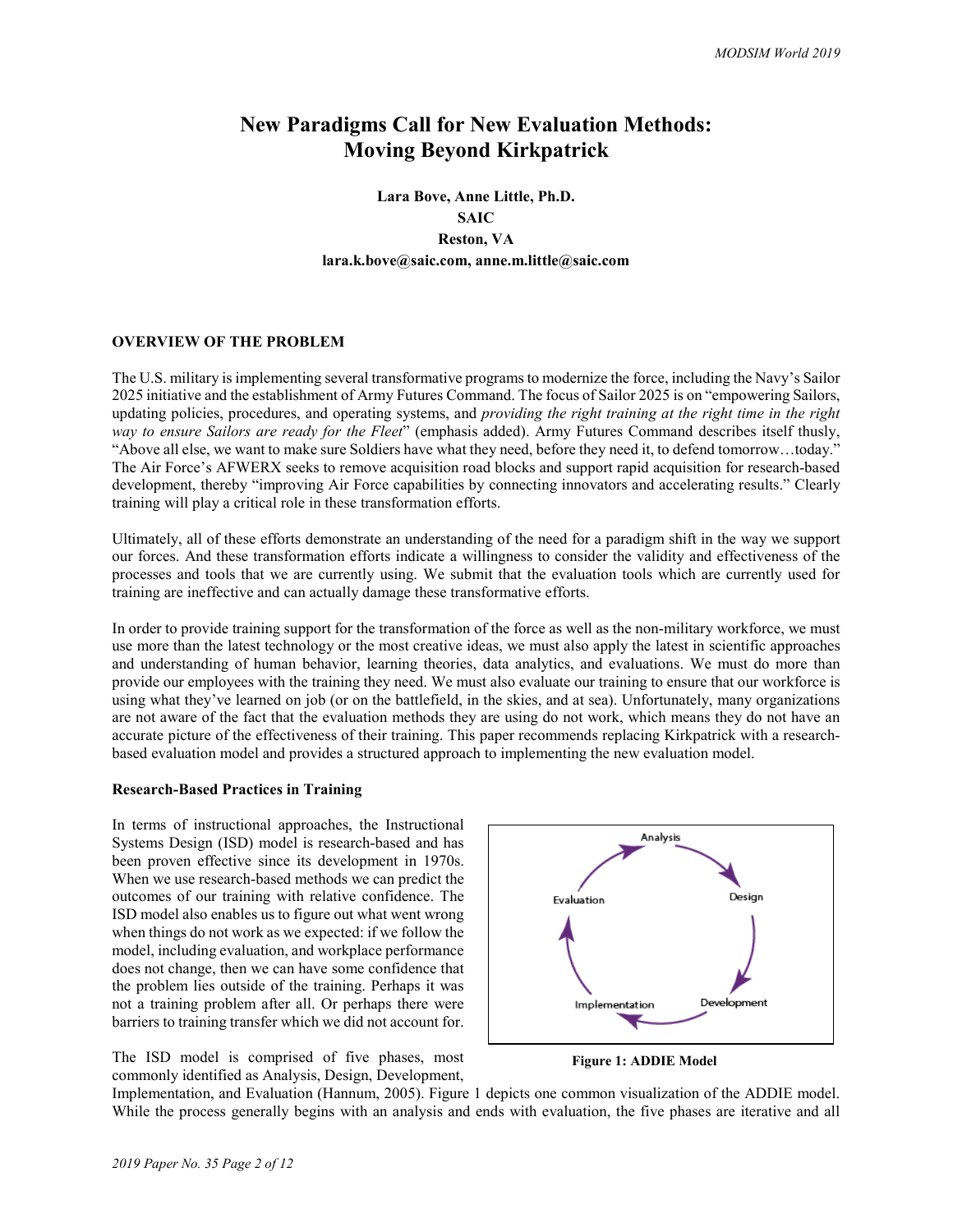phases are critical to the integrity and effectiveness of the training. The key point is that "effectiveness" is related to how well training enabled learners to meet the objectives. And this is where the disconnect begins because the ISD process focuses on meeting the learning objectives (as opposed to workplace performance). Despite the widespread acceptance of the ISD model, many organizations are leaving evaluation out of the process (Keen & Berge, 2014). Indeed, the federal government's own Advanced Distributed Learning Initiative cites a lack of evaluation of the impact of training as one of the top 24 problems in Department of Defense (DoD) training, and notes that government contractors are not evaluating the training which they develop (Advanced Distributed Learning Initiative, 2017).

Still others fall into a trap of conducting quasi-evaluations which is to say they "evaluate" the training, but they are following methods which provide inaccurate information about the training's effectiveness, do not include a plan for addressing any shortfalls in the training, and do not provide insights about training transfer.

We might say that such organizations are not following the ISD model, but rather they are following an ADDI model, which is neither research-based nor a proven methodology. The problem is that without evaluations we cannot know if our training is really working. A quasi-evaluation is even more dangerous because people put stock in something that has no basis in reality.

In addition, without a clear link between the training and its outcomes, an organization can devalue the work of its training department and view training as a cost with little or no value (Griffin, 2011). If the training's value is not recognized, then the organization may not spend the needed resources to ensure the training is successful (Barnett & Mattox, 2010). In a sense, the problem of not evaluating the training leads to a downward spiral of less and less effective training (even with good quality), and poorer outcomes on the battlefield. By not evaluating the outcomes to determine the training's effectiveness, we cannot know if the training worked. Further, if we don't know if it worked, we may not think the training had any value at all. And, if the training has little value, then we don't invest much to ensure effective training. Further still, if we don't invest in effective training, we won't produce effective training. Our workforce, and our warfighters, do not get the training they need, and they are less prepared. And the downward spiral continues.

#### **CURRENT TRAINING EVALUATION METHODS**

In order to determine best practices for evaluation and unravel the disconnect in practice, we begin by clearly stating the purpose of training evaluations. An *evaluation* is a systematic process for collecting data related to questions about a program with the express purpose of increasing our understanding and using the information to inform decisions about the program (Russ-Eft & Preskill, 2009). Thus, *training evaluations* must meet all of these criteria:

- 1. follow a systematic process
- 2. seek to answer specific questions about the training's effectiveness
- 3. have the express purpose and intent to take action based on the findings

Anecodotal evidence has led the authors to believe that many ISDs are unaware of the requirements articulated by the last requirement.

Unfortunately, there are strongly entrenched evaluation practices in place that have led organizations to believe that they are getting good evaluative data because their instructional systems designers or training specialists are following methods which are inherently flawed and provide inaccurate information about the training's effectiveness. This problem was bound to happen because the most common method of evaluation in place today (Kirkpatrick) was implemented before the research-based ISD model was developed. In addition, it was difficult to collect the kinds of data that we can now use to measure the impacts of training on the workplace. During the early  $20<sup>th</sup>$  century the Department of Defense and U.S. government focused efforts on developing methods for training adults (Knowles, 1980). Concurrent to this, evaluations were becoming more and more important to the military and federal government (Russ-Eft & Preskill, 2009). As an example, during World War II the military sought methods to test the abilities and aptitudes of new recruits, and looked for better practices to train them (Russ-Eft & Preskill, 2009; Knowles, 1980). Even as the field of adult training was continuing to develop, the demand for programmatic evaluations grew. So, in 1959, Kirkpatrick first published his ideas about training evaluation (Kirkpatrick, 1996); however, the ISD model would not be developed or introduced to the public until almost 20 years later (Hannum, 2005). At some point, the ISD model was combined with Kirkpatrick. After all, the ISD model called for evaluation and Kirkpatrick provided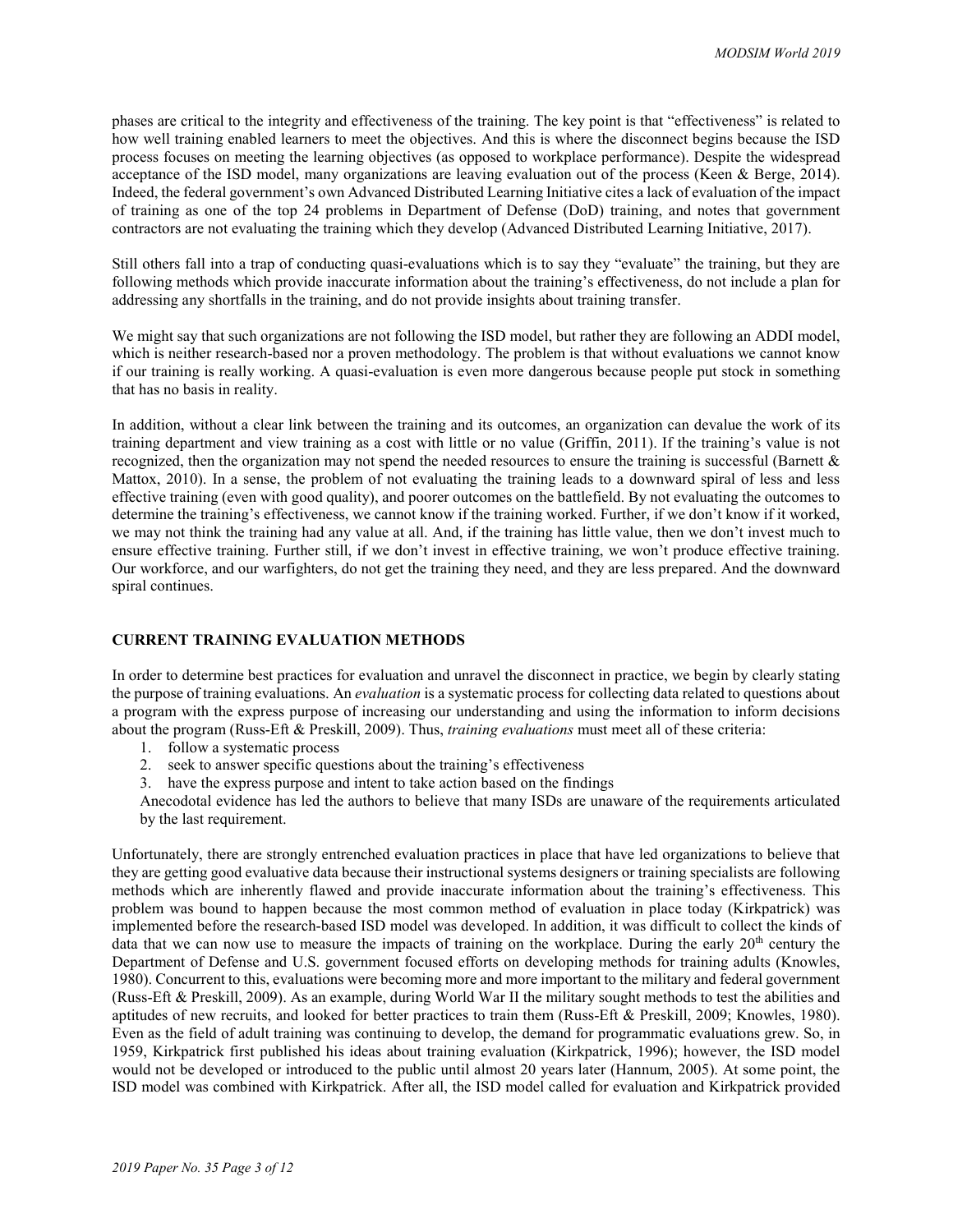one. Unfortunately, because ISD is research-based some training practitioners have assumed that Kirkpatrick is also research-based and provides the same level of assurances as ISD. This is not correct.

The authors have also found current evaluation methods to be limited in their ability to connect training to its impact on the job. In response to this problem, a research effort examined evaluation methods which would link training with workplace outcomes as well as methods for identifying and collecting the data which would support such evaluations. The meta-analysis of evaluation methods for compliance training found that there is little in the way of structured evaluation methods for practitioners (Bove, 2018).

#### **Kirkpatrick's Four Levels and Quasi-Evaluation**

As previously mentioned, Kirkpatrick's Four Levels of Evaluation were initially identified in 1959: Level One-Reaction, Level Two-Learning, Level Three-Behavior, and Level Four-Results (Kirkpatrick, 1996). Kirkpatrick's Four Levels are now a common and accepted training evaluation method (Barnett & Mattox, 2010; Holton, 1996). However, researchers have expressed several concerns and identified many limitations with Kirkpatrick's Four Levels (Griffin, 2010; Holton, 1996; Kaufman & Keller, 1994).

One significant criticism is that the model has been accepted as if it were based in research and theory, but in fact it is a taxonomy, or a way organizing different types of evaluation (Holton, 1996). The difference is critical because there is no research to support the notion of a hierarchical ordering among the four levels. Nor has research demonstrated causality among the levels. Yet, in practice, people use Kirkpatrick's Four Levels and make decisions about training and organizations as if such relationships did exist (Holton, 1996).

For example, years of research have not shown any connection between a user's satisfaction with the teaching method (Level One) and their actual mastery of the content (Level Two) (Hannum, 2009b). In addition, Level One evaluations do not help us determine the direct impact of training on the organization (Alvarez, Salas, & Garofano, 2004; Haskins & Shaffer, 2011). Still, among organizations which conduct evaluations, most are limiting their evaluation to a Level One (Wang & Wilcox, 2006). What if these organizations are making decisions about the value of the training (or perhaps even the effectiveness of the training) based on user satisfaction? We must have the courage to say the goal of the training is not to make a learner happy; the goal of training is to ensure workers are prepared and able to do their job in accordance with the organization's stated values and mission. In the military context, the goal of training is to ensure our warfighters meet the mission and come back home. Consider BUD/S (Basic Underwater Demolition/SEAL) training; it is not likely that the training methods in place today would meet the criteria for user satisfaction.

It is true that Level Three evaluations focus on whether the training is impacting job performance and Level Four evaluations look at how the training has impacted the organizations. However, in practice, among organizations that conduct evaluations, only 12 percent evaluate the impact of the training on job performance (Wang  $\&$  Wilcox, 2006; Griffin, 2011). Further, in terms of evaluating training and looking at impact on the organization, Kirkpatrick's Four Levels do not provide enough guidance to address the many factors which influence whether someone uses what they learned in training when they are on the job. This deficit is not surprising; models that follow research-based paradigms would seek identify and separate confounding variables. In fact, Holton recognized this problem and began conducting research to separate, identify, and validate the confounding variables which impact whether training is transferred to the workplace (Holton, 1996). Holton's work led to the development of the learning transfer system inventory (LTSI), which is discussed in the next section.

Without causality or a hierarchy among the Four Levels we must recognize that Kirkpatrick's Four Levels do not meet the evaluation criteria of following a systematic process. Further, while organizations may use Kirkpatrick's Four Levels to answer questions about the training's effectiveness, the information generated from a Kirkpatrick-based evaluation does not enable such answers. Thus, the second criteria for training evaluation is not met. As for the third criteria, Kirkpatrick's Four Levels does not specify that the organization include plans to do anything with the information collected. As Russ-Eft and Preskill (2009, p. 24) so elegantly stated, "If there is no intention to use the findings, then an evaluation should not be undertaken."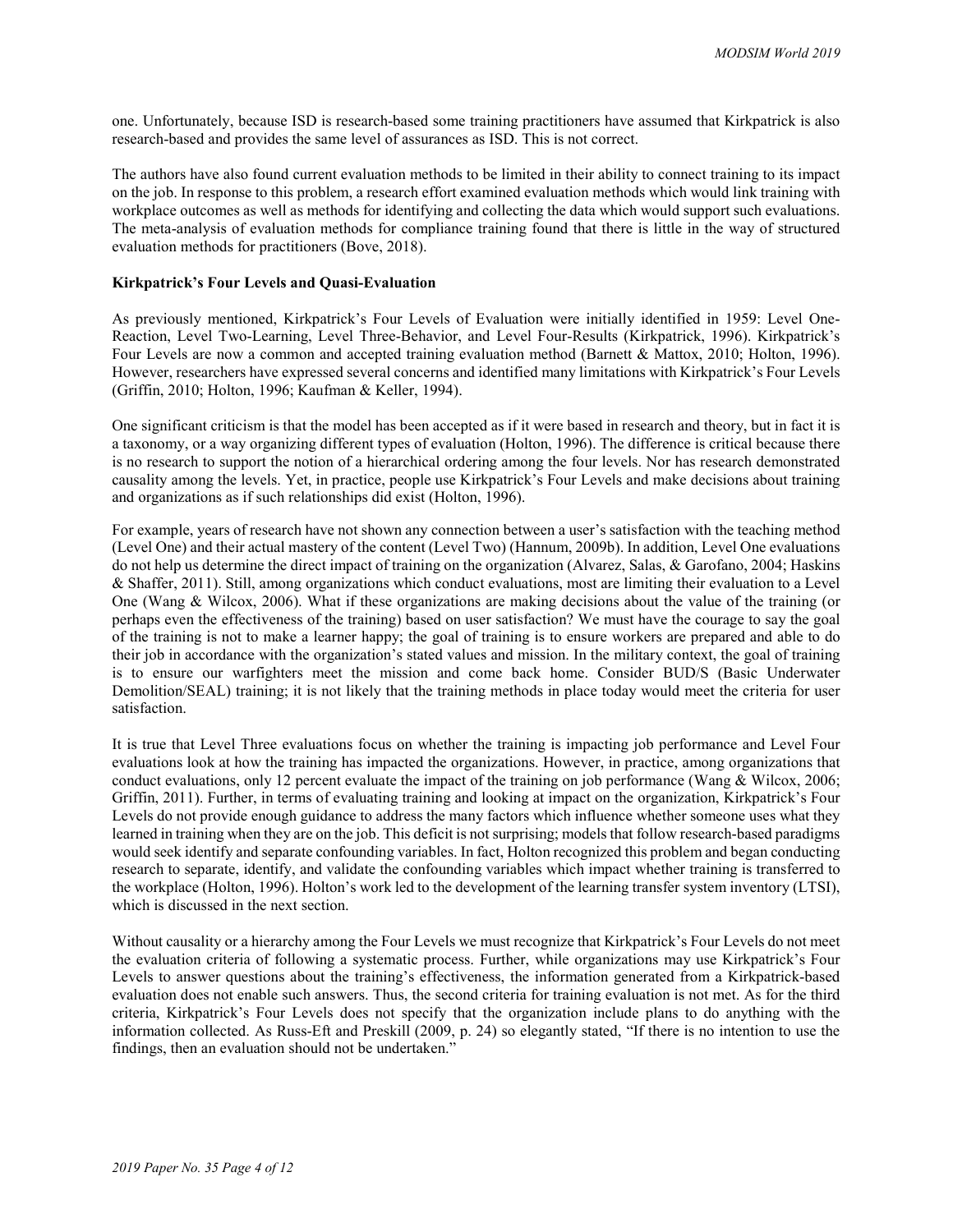# **Learning Transfer System Inventory (LTSI)**

Since the goal of training is to improve individual and organizational performance, evaluations should analogously measure performance on the job at the individual and organization levels. Measuring job performance is different from measuring whether or not people learned something during training; but this difference is frequently collapsed. We must measure performance in the workplace because there is no guarantee that people will incorporate what they learned into their work. Unfortunately, some training paradigms have wrongly equated training performance with workplace performance. Of course, if trainees don't learn it, then they can't apply it. But learning is not enough. The use of knowledge, skills, and/or abilities learned in training events on the job is known as "training transfer" (Blume, Ford, Baldwin, & Huang, 2010). If organizations want to measure training transfer, they must use a method which measures what is happening on the job as well as the factors impacting training transfer. Consider an example of training forklift drivers who operate in a warehouse. The drivers receive training to learn forklift procedures and appropriate route of travel in the warehouse. The training evaluation includes using GPS data which tracks driver routes in the warehouse (i.e., the workplace). Suppose the GPS data revealed that drivers were not following the routes they were taught in the training. Upon further investigation, it appears as though drivers knew the correct route, but were taking the shortest (most direct) routes instead. The drivers may have believed they were improving efficiencies; however, the purpose of establishing the routes and prescribing compliance exactly as taught was due to safety regulations. This example illustrates the disconnect from "learning from the training event" and "actually doing the correctly trained behavior on the job." Most organizations who fail to examine the performance data collected on the job, would likely be tempted to require the workforce to repeat the training because they do not consider other possible sources for performance deficits. By ignoring the organizational factors which impeded that training transfer, the organization's performance problems will persist. Instead of sending drivers back to repeat the training, the organization could change the environment, such as by putting up one-way signs or other direction indicators. This would solve the performance problem by a combination of well-designed training and implemented organizational change identified by the performance based evaluation.



<span id="page-4-0"></span>**Figure 2. Holton Evaluation and Research Model (Holton, 2005)**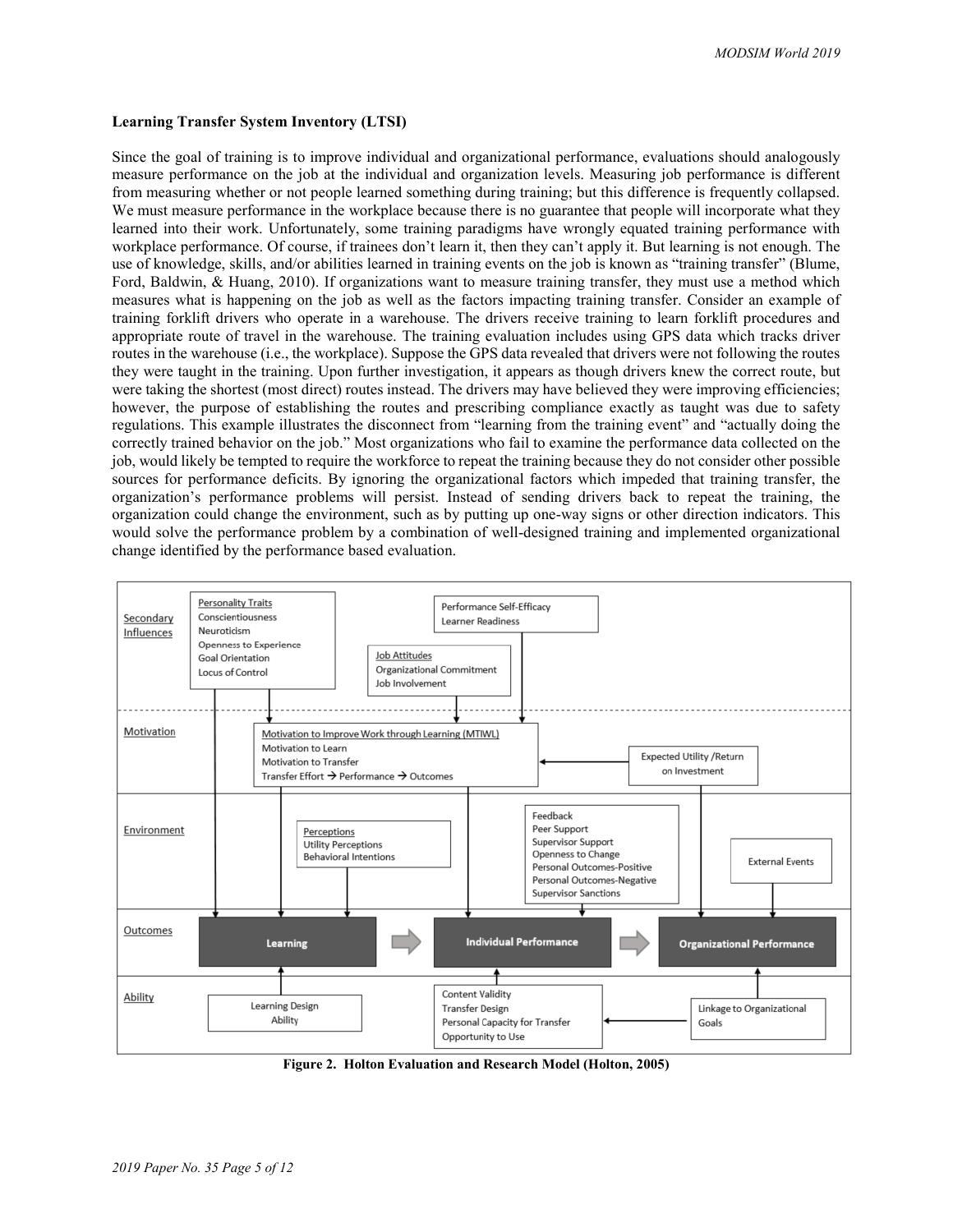As noted, Holton worked to identify the variables which impacted training transfer. Holton's research led to the development of the Learning Transfer System Inventory (LTSI), which is a research-based method for evaluating the impact of training through the lens of training transfer. The LTSI measures three separate outcomes: learning, individual performance and organization performance. Returning to the forklift training example, the learning outcomes are demonstrated mastery in the training, the individual outcomes are the driver's routes, and organizational outcomes are the routes that all drivers took, and how those impacted the organization. There are likely broader questions related to production such as individual and organizational metrics (e.g., how many pickups or deliveries per hour, number of accidents (and subsequent costs related to injury, equipment repair, or loss of product). It is important to distinguish the performance of the trained skills or practices so that the organization can determine whether those skills are being implemented.

[Figure 2](#page-4-0) presents the latest version of the Holton Evaluation and Research Model, which depicts the components of the LTSI. The diagram shows factors which have a direct effect on training transfer: motivation, environment, and ability. The secondary influences are factors which impact the primary factors, and can be thought of as moderators and mediators. For example, job attitudes impact an individual's motivation to learn or motivation to transfer, and that motivation impacts whether the individual uses the training on the job.

Through years of research and refinement, Holton and Bates developed the learning transfer system inventory (LTSI), which "is defined as all factors in the person, training, and organization that influence transfer of learning to job performance" (Holton, 2005). The LTSI, now in its third iteration, has been tested throughout the world in various workplace and training settings, and is grounded in theory and research (Bates, Holton, & Hatala, 2012). The LTSI is comprised of surveys that are sent to learners and their managers. The surveys are designed to measure a specific set of 16 factors, which comprise the different primary and secondary influencers that have been empirically shown to be interconnected and affect the outcomes of learning, individual performance, and organizational performance (Bates et al, 2012). The surveys are self-report and use a 5-point Likert-type scale (strongly agree to strongly disagree).

Since the survey is copyrighted, we cannot provide actual survey questions in this paper. However, here are the conceptual ideas that would be covered in questions on a survey sent to the employee, specifically related to Environment.

- The utility of the training: Does the employee think the training will help them on the job? How much of the training will be helpful on the job? How often is the learner faced with situations that will require them to use what they learned?
- Behavioral intentions: Does the employee intend to use what they learned when they go back to work? Are there parts of the training that they would never implement?
- Supervisor support: Does the employee feel that the organization or supervisor is in agreement with the approaches that were taught in the training?
- Peer support: Do your coworkers support you changing the way you do things? Are your coworkers open to change? Are there negative outcomes if you use the training?

The LTSI and Holton Evaluation and Research Model show that limiting an evaluation to student performance in the training environment does not provide enough information to determine whether the training will have the desired impact on job performance. If we want to figure out whether our training is impacting workplace performance, we must change our approach.

## **WORKPLACE PERFORMANCE VS. TRAINING PERFORMANCE**

We acknowledge that there are times when training is not meant to solve a performance problem (in which case there would be no need to include a performance-based evaluation method). For example, training might be provided to help employees improve their skills using common software such as Microsoft Word and help people to function more efficiently, even if there is not a specific organizational problem with the way people are currently using the tool. However, much of the training we develop is designed to address an organizational problem that stems from lack of knowledge, skill, or ability. (E.g., the forklift drivers needed to know the routes as well as develop skills and abilities to drive the forklift). When we design training to enhance learner knowledge, skill, or ability, the training must focus on performance which demonstrates the knowledge, skill, or ability. In order to illustrate this, we present conceptual diagrams showing the difference between training-focused instruction and performance-based training.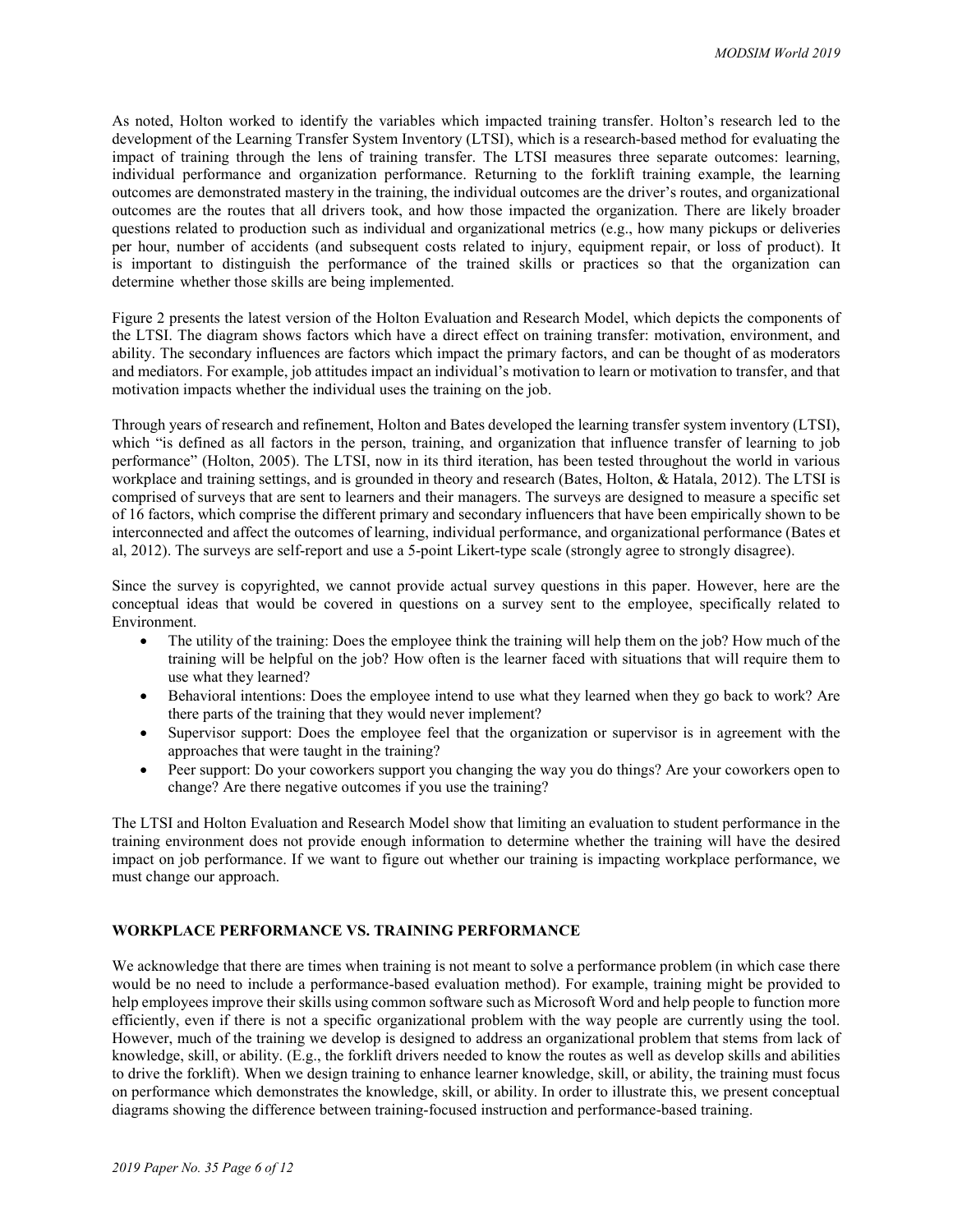Figure 3 presents two different diagrams of instructional design (ID) with a focus on learning outcomes, and not workplace performance. (Recall that learning outcomes are one of the three outcomes identified in the LTSI). 3A shows what happens in actual practice, where Evaluation is left out altogether; and 3B shows what practitioners believe they are doing. As an example, consider training which teaches a pilot how to communicate with air traffic control. There is a set vocabulary and phrasing which pilots must learn. There are specific procedures that must be followed. And there are motor skills and steps, such as ensuring the button is depressed when speaking. We could develop practice in the classroom, and even assess learners based on their responses in simulated environments with peers and instructors. We could include written tests for vocabulary or phrasing. The evaluation of the training would focus on the analysis, design, development, and implementation in the training environment alone. Of course, we need to be sure that pilots have mastered all of the materials. However, this training approach does not provide any insights into whether these pilots integrate everything that they learned when they are in flight, and whether there are any barriers to transfer (e.g., problems with equipment, cultural barriers, negative sanctions, and so on). There are those who might believe that pilot communication does not require workplace performance evaluations because there are other protections already in place. The thinking goes something like this: "Air traffic controllers and pilots must communicate in a certain way, and violating the standard operating procedures could result in difficulty communicating while in flight and the imposition of severe penalties from Command (or in commercial flight, from the



**Figure 3. ID Focused on Learning Outcomes**

**3A:** Analysis of a performance problem leads to a training solution. Training practitioners design, develop, and implement the solution. The process is linear: and even if evaluation is included, training is not improved based on findings. **3B:** A performance problem is found to require a training solution. The training practitioner analyzes, designs, develops, implements, and evaluates the training solution. The Evaluate phase informs future versions of the training solution.

Federal Aviation Administration (FAA))." However, there are always factors which can impede training transfer. No performance components are immune to the risks inherent in organizations with human beings--not even standard operating procedures or so-called basic performance/maneuvers. We need only look to recent U.S. military mishaps such as the accidents in the Navy's Seventh Fleet to recognize the severity of consequences of ignoring such risks. In 2017, there were two separate collisions involving Navy destroyers. "In both incidents, sailors on the bridge failed to sound a ship-wide alarm notifying the crew of danger, which is a standard Navy procedure" (Larter, 2017). The causes of the collisions notwithstanding, the fact that the sailors did not follow the standard procedure of sounding an alarm likely cost people their lives and resulted in more injuries. We raise the Seventh Fleet example with extreme sensitivity, and we are not suggesting that training evaluations are a tool which can help identify all of the problems within an organization. We do want to state that we must be sure we are not incorrectly assuming that success in training is equal to and guarantees successful job performance. Getting this right is a serious matter: we must ensure our workforce and warfighters are truly performing as trained.

As we think about performance, it is critical to distinguish mastery in training from job performance. It is not enough to apply the new skill or knowledge in the classroom. The LTSI demonstrates that there are many factors which influence whether mastery in the training environment is carried over and fully implemented in the workplace. But what about when the training environment closely lines up to, or even mirrors, the work environment, as is the case with simulations? After all, training needs to sync up with job performance (Hannum, 2005). And simulations enable us to provide training that closely resembles, if not mirrors, the work environment. We might even say that simulations are the best-in-breed of training. However, the training environment is not the same as the workplace. The people in the training context are not necessarily the same people encountered on the job. The instructor is not the same as the managers or commanders. The culture in the classroom may not be the same as what the worker faces on the job.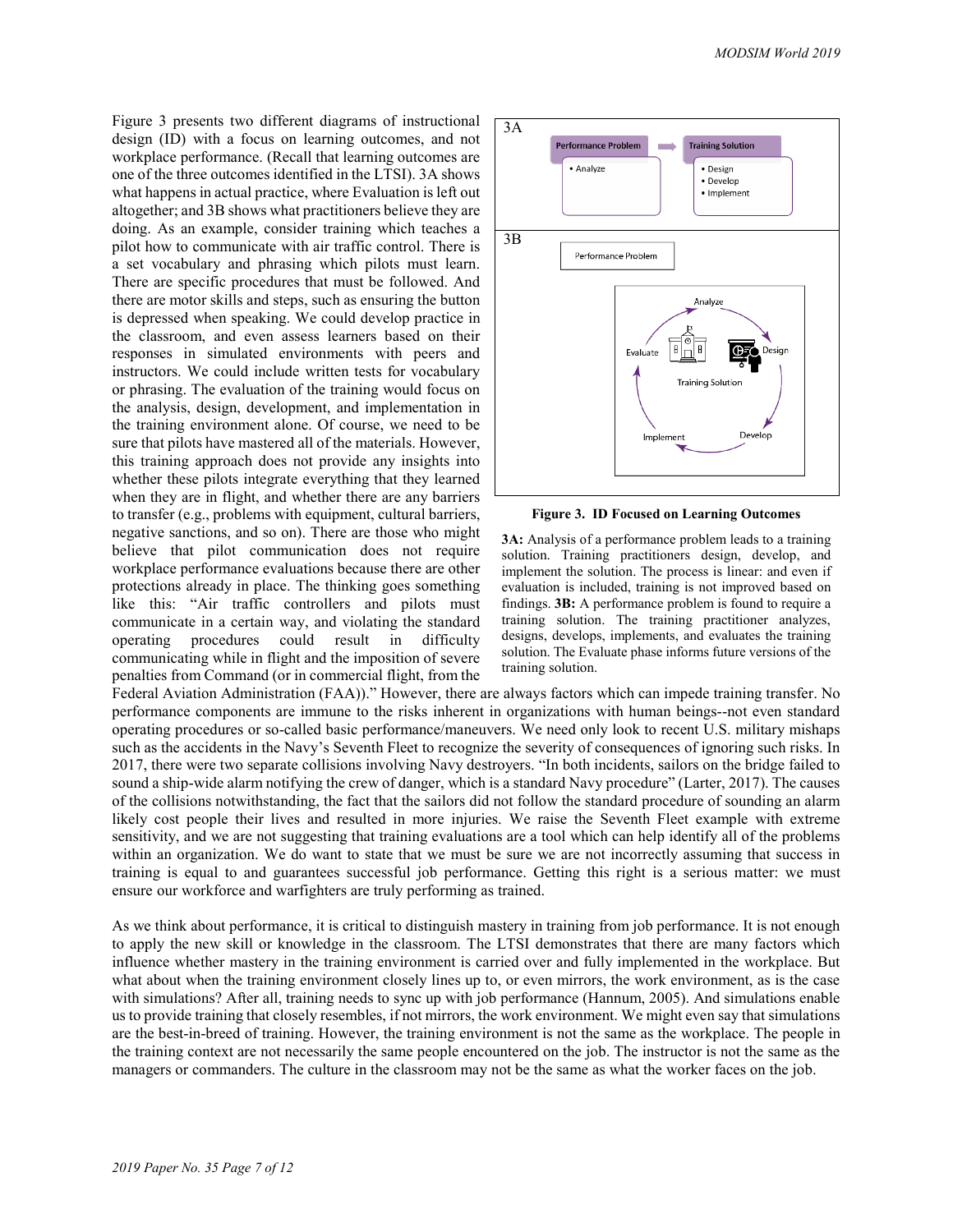A flight simulator allows the training pilot to practice dangerous moves in a safe environment while building requisite skills, reflexes, and thinking patterns. Virtual-live gaming situations allow our warfighters to practice and develop warfighting strategies and tactics. One might argue that this alignment between training performance and job performance means that training success is equivalent to, and guarantees, success on the job (in the air, at sea, on the battlefield). This is a grave mistake. There are three main limitations with this assumption:

- 1. It is possible that there are gaps in the training or areas where the training does not sync 100% to the live environment. Evaluating job performance can help us to identify those gaps so that we can remedy the training and better prepare the workforce and warfighter.
- 2. It is possible that environmental factors such as negative peer or manager support will prevent learners from using what they learned on the job.
- 3. It is also possible that some learners will misuse what they learned. Learners may apply principles in error or make mistakes we could not (or did not) account for in the simulation. We must determine that our successful learners are indeed applying the learning to the workplace.

Incorporating evaluation of job performance can help us to ensure that our workforce is truly prepared for the challenges they face on the job, and that they are using their training to its fullest advantage.

When the training only evaluates success in the classroom (i.e., training setting), we do not know if we have solved the organizational problem. While it is important to ensure that employees learned what was taught, the evaluation needs to look at performance on the job. It's not about training, it's about performance. Using the language of the LTSI, we must move beyond a focus on the learning outcomes to focus on the performance outcomes (individual and organization). [Figure 4](#page-7-0) depicts instructional design which is focused on workplace performance outcomes (the individual performance and organization performance outcomes noted in the LTSI). Returning to the example of the air traffic control communications, the training would address all of the knowledge, skills, and abilities required for the job as well as providing supports to ensure the highest levels of training transfer. This would include an evaluation of the training through the lens of training transfer which identifies barriers to implementing the skills.



<span id="page-7-0"></span>**Figure 4. Workplace Performance Instructional Design**

The training would then put structures in place to address those barriers and ensure training transfer.

Here is an example of an evaluation that helped a telecommunications company identify barriers to transfer for a specific compliance training issue (Rustici, 2014). The company discovered that employees knew the correct, or expected answer, to the assessment question that was part of their training. However, given an opportunity to describe what they actually would do in the situation, a large number of trainees indicated they would not follow the company policy. The employees felt very strongly about the disconnect in terms of what they were expected to do, and what they thought was right. In short, it became clear that the employees had the best intentions of protecting their customers, and actually believed that violating the policy (and, in this case, the law) was within the customer's best interest. The evaluation of the training provided the company with insights they could use in addressing the issue they had identified an important and specific barrier to training transfer. The company discovered employee intentions in the training context and was able to address the problem before employees took illegal actions. Without the evaluation, the company would have believed that employees were properly trained even though several employees intended to go against the training. Those same employees may have gone on to break the law, possibly having their actions go unnoticed for a great length of time until, and unless, there was an audit or some legal action was taken against the company.

# **THE EVALUATION METHOD**

Since the purpose of the evaluation is to make decisions about the training, we must use methods that lend credibility to the results of the evaluation and allow us to draw conclusions about causality and correlation which we can use to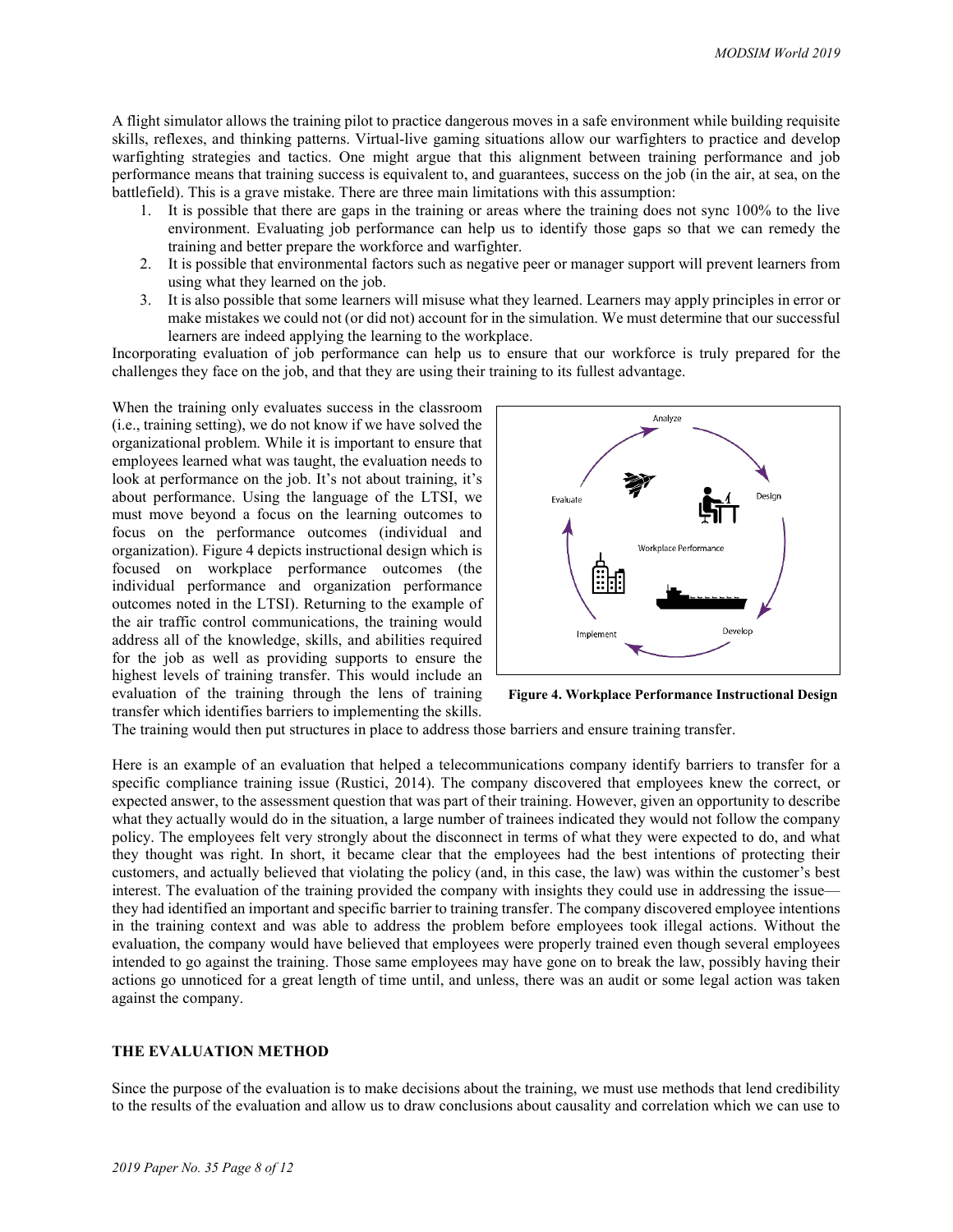make decisions about the workforce. The evaluation method must also clearly explain how the training will lead to the desired performance outcomes, and explain how to measure whether the training met the goal (Rosi, et al, 2004).

### **Follow a Systematic Process: Incorporate the LTSI**

In keeping with the three criteria for training evaluations which we identified earlier, we recommend incorporating the LTSI as the systematic process. The evaluation plan must incorporate LTSI surveys. Determine who will be surveyed, when the surveys will be sent, how you will collect and analyze the data, and who will be responsible for developing an action plan in response to the discoveries from the surveys. In addition to using LTSI surveys, the organization should consider the different influencers and design a training implementation plan which seeks to address barriers and enhance positive influencers. As with all of the process, the organization should have a plan in place to evaluate how well it worked. Identify metrics and collect data.

- What are some barriers to using the training on the job? (Will employee take longer to do their job at first? Do you expect to see increased hours with a decline as skill improves)
- What types of peer support or supervisor support will be needed? (How can the organization build this in and measure it?)

# **Seek to Answer Specific Questions About the Training's Effectiveness**

The evaluation must seek to answer specific questions about the training's effectiveness. If we look back at the LTSI, there are three main outcomes from training: *learning, individual performance, and organization performance*. Ensure that the evaluation includes measures for each of these outcomes.

In order to ensure that the training and the evaluation are focused on performance, the training must be designed to address several overarching questions:

- What is the desired workplace performance?
- How can we prepare people to perform on the job?
- How can we measure performance on the job? What are the metrics we should use?
- What does "proper performance" look like? How will we know when people are doing what we expect?
- What are some of the barriers to proper performance?

Here are additional questions which can help to define what good and right look like in in the workplace. Notice that including metrics for organization performance outcomes expands the view of the impact of training.

- What will change if the pilot returns to the force and incorporates what they learned in training? (How is their performance going to be different as a result of the training?) What are the individual performance metrics we can collect from job performance?
- What metrics do you expect to remain the same before and after the training?
- What will change if most (or all) of the pilots incorporate what they learned? How will the organization performance change as a result of the training? What are the metrics we can collect for the organization?

Let's think about how this applies to developing training for flight simulator scenarios. We follow a progression which begins by determining the skills, behaviors, thinking patterns, and problem solving strategies our pilots need. We determine what right and good look like, using clear metrics (e.g., the pilot will do a CLES check (checking in cockpit to ensure all loose items are stowed) before performing aerobatic maneuvers in which the plane will be upside down). We develop a plan to teach those skills so that the training performance mirrors workplace performance as closely as we can. In this case, we use a simulator and build scenarios which put the pilot in different situations where s/he must remember to do the CLES check, and perform it properly. As we build the training and we determine training metrics, we should be thinking about metrics for workplace performance. In the case of the CLES check, there are different ways to measure job performance. For example, flight data could be collected during exercises which require the CLES, and analytics of the flight data could determine performance.

## **Act in Accordance with the Findings**

The purpose of the evaluation is to ensure that the desired performance outcomes are being exhibited on the job (not just in training). Therefore, the evaluation needs to include a plan to address whatever performance issues are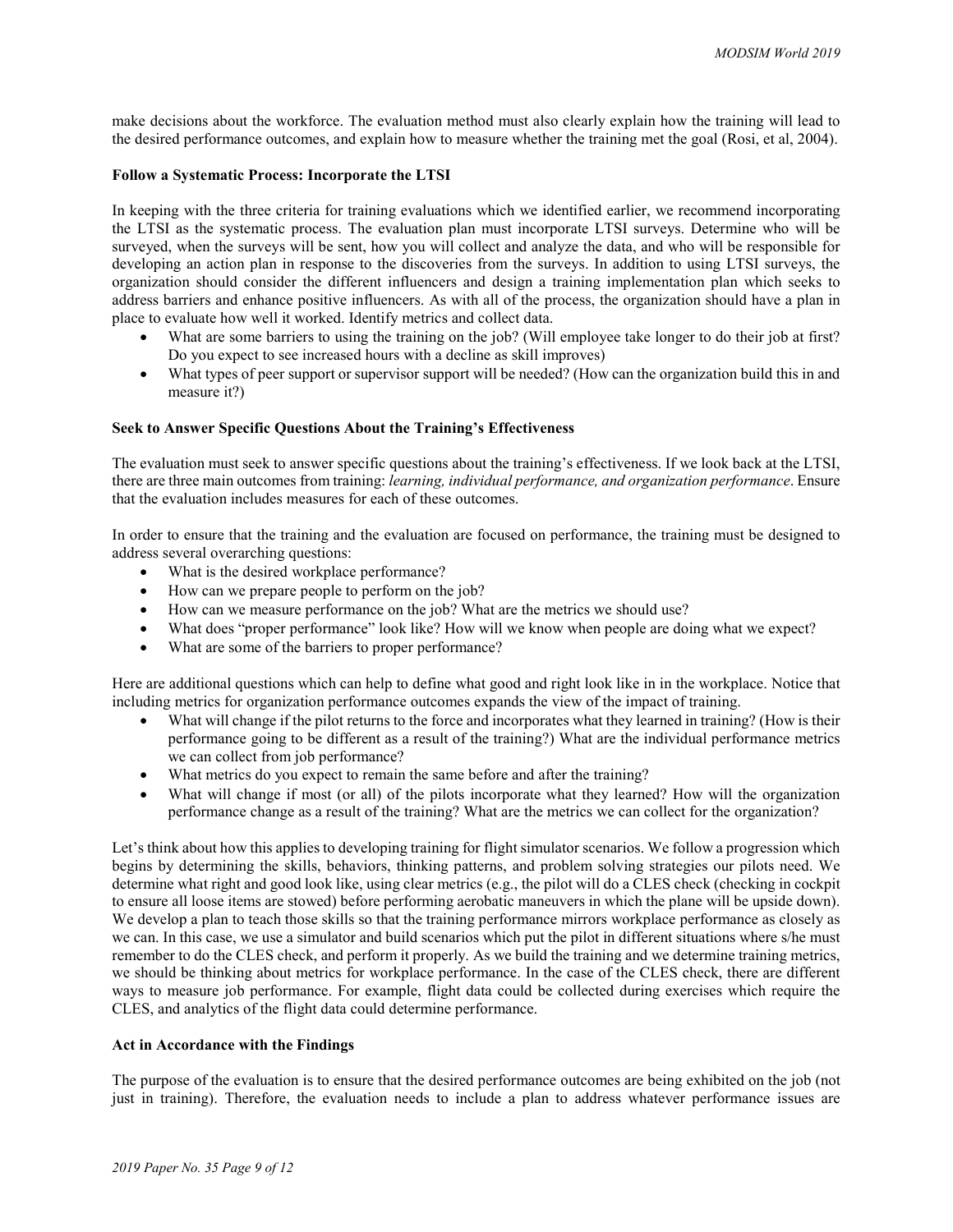uncovered; and with the ability to collect better data, we can isolate whether the performance problem is related to training or not. This action plan must identify the appropriate stakeholders, resources allocated to the evaluation of the collected data, and resources allocated to addressing issues.

The action plan should be developed by the training evaluation team comprised of stakeholders, which includes, at a minimum, a learning specialist, an organizational leader, an executive-level leader, and representatives from the community served by the training. The learning specialist will be responsible for the curriculum and making decisions about any changes that need to be made to the training based on the evaluation findings. The organizational leader will be responsible for making systems changes or addressing other non-training challenges which impede transfer. The executive leader is a critical stakeholder because it is this person who will ensure that the team has the authority and support needed to take whatever actions are needed. People who might represent the community served by the training include managers or others whose work is impacted by the performance of the people who were trained. Other stakeholders may also be included, as long as they have true stake in the outcome.

The work of the evaluation team begins before the training is actually delivered. The stakeholders will formulate the plan of action, beginning with formulating the questions they want the evaluation to answer. The group will determine what data or information they seek as well as how and when they will collect and analyze the information, and how they plan to act upon the findings. (See **Figure 5**).

Once the training has been implemented, and the various data has been collected, two important stakeholders should be added to the group: instructors and learners. Including a learner (or a few) as well as an instructor can provide insights on the data that might not otherwise be clear. If we refer back to the example of the forklift drivers, it is the drivers themselves (learners) who could best explain the reasons they had for not using what they learned when they were on the job. Further, the learner and instructor can also provide another perspective about methods for addressing any of the factors impacting training transfer.

We developed a diagram [\(Figure 5\)](#page-9-0) depicting the ID process which incorporates this form of evaluation, and ensures the training is focused on workplace performance. The organizational problem is what triggers the need for a training analysis. Once it is determined that there is a workplace performance problem, then the training development begins.



<span id="page-9-0"></span>**Figure 5. Instructional Design Process Focused on Workplace Performance**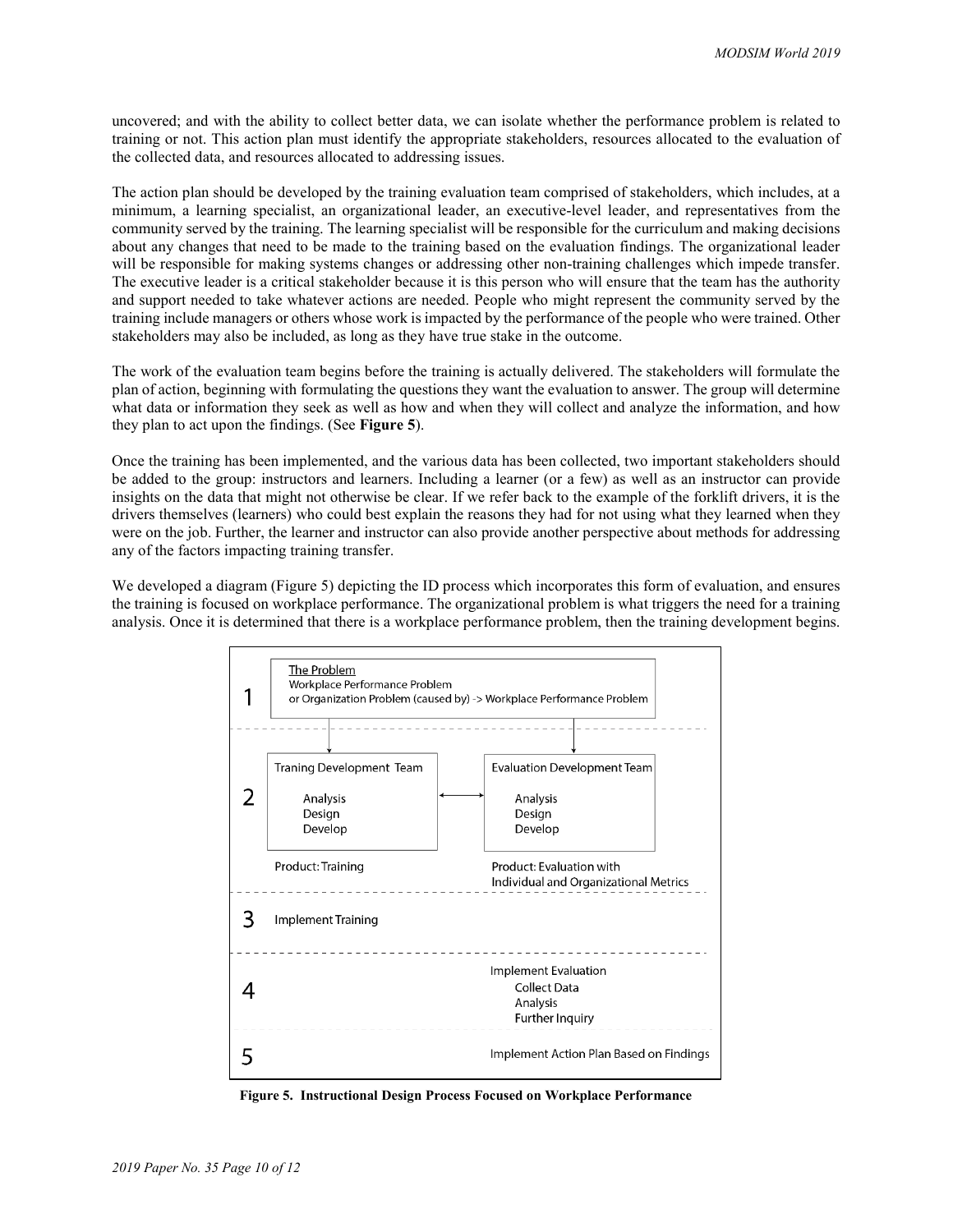The training development team should be informing the efforts and approach of the evaluation, and the evaluation should inform the training (shown in phase 2). The evaluation team determines what will be measured on the job; and the training team figures out how to provide training that helps the workforce excel at those measures. The teams work together to determine how they will know if the workforce is doing what they should be and posits the areas where training transfer may be at greatest risk. The evaluation team determines what data is needed and develops a plan for collecting it. This collaborative or overlapping effort can help to prevent reliance on training for non-training problems. After the training is implemented (phase 3), the evaluation begins (phase 4). And, finally, the evaluation development team is responsible to ensure that its action plan is carried out based on the findings (phase 5). The action plan might include changes to the training, changes to the workplace procedures, an initiative designed to address manager support, or possibly a new approach to addressing the problem.

While this last stage of the evaluation may sound overwhelming, it need not be. The evaluation can be limited in scope so long as it meets the three training evaluation criteria of following a systematic method, asking (and answering) a specific set of questions, and including a plan to act upon the findings.

#### **CONCLUSION**

Evaluations enable us to determine whether, and how well, the training accomplished all of the goals and objectives that the training was developed to address (Keen & Berge, 2014). We've already noted that few organizations actually conduct evaluations of their training. There are several reasons for this, including challenges related to: "time between training and opportunity to use the skill or knowledge; difficulty of evaluating training and outcomes for complex skills or problem-solving; learning bleed – more than one training event or other events that may impact the outcome; determining whether to use qualitative or quantitative data; lack of defined goals" (Short, 2009).

Today we have methods for collecting and analyzing data that can help us to address many of the challenges that Short (2009) noted. We must not use the excuse of something being too hard or too difficult. We certainly can evaluate training for complex skills and problem solving. We can capture more data, and more meaningful data than we had in the past, allowing us to better understand how people are performing on the job. And we can link that data to training so that we can find out if training is needed, did training work, etc.

We have outlined an evaluation method that includes all three components of an evaluation: following a systematic process, seeking to answer specific questions, and having an express intent to take action based on findings. Using a research-based method to ask questions about the workplace provides information that the organization can use to figure out *why* the workforce is not performing as they were trained. Armed with information about where the breakdown is happening, the organization can do something about the problem: addressing the "why" head on. If the problem is that there is lack of support for the trained behavior, then the organization must look for ways to address the cultural problem. This may require efforts aimed at showing managers the benefit of doing things differently or a combination of approaches with people at all levels of the organization. Whatever the evaluation reveals, the response can be laser focused on addressing the actual problem which is causing a lack of training transfer.

Training is an important component in addressing complex problems facing our military and workforce. We must use the best tools available to ensure that our training is having the desired effect on workplace performance.

#### **REFERENCES**

- Advanced Distributed Learning Initiative. (2017). *Distributed learning gap report: Needs, challenges, and primary gaps impacting the implementation of distributed learning in the DoD.*
- Alvarez, K., Salas, E., & Garofano, C. M. (2004). An integrated model of training evaluation and effectiveness. *Human Resource Development Review 3*(4), 385–416. doi: 10.1177/1534484304270820
- Barnett, K. & Mattox, J.R. II (2010). Measuring success and ROI in corporate training. *Journal of Asynchronous Learning Networks 14*(2), 28–44.

Bates, R., Holton III, E. F., & Hatala, J. P. (2012). A revised learning transfer system inventory: factorial replication and validation. *Human Resource Development International 15*(5), 549–569.